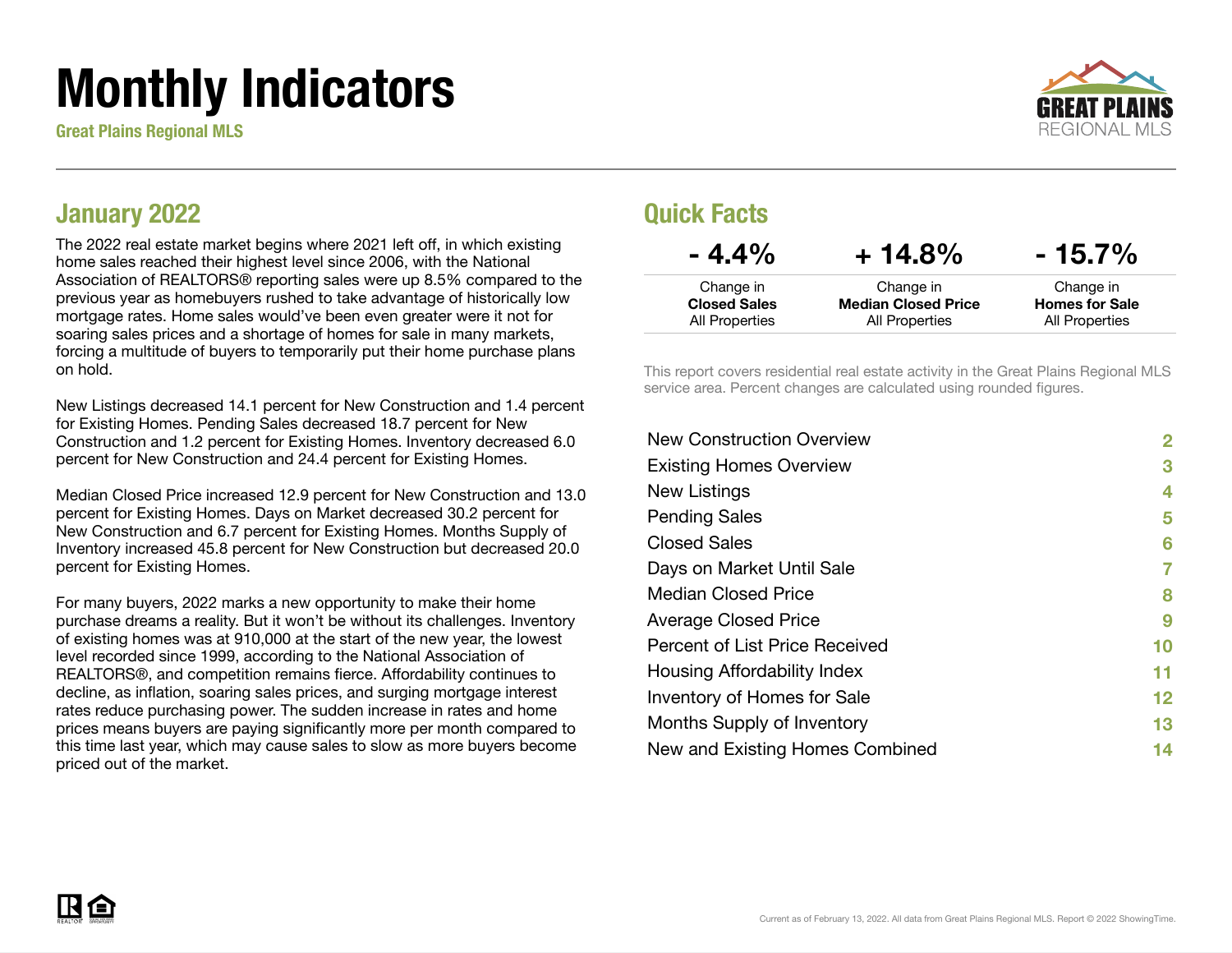### New Construction Overview

Key metrics by report month and for year-to-date (YTD) starting from the first of the year. New Construction properties only.



| <b>Key Metrics</b>                    | <b>Historical Sparkbars</b>                                        | $1 - 2021$ | 1-2022    | % Change | <b>YTD 2021</b> | <b>YTD 2022</b> | % Change |
|---------------------------------------|--------------------------------------------------------------------|------------|-----------|----------|-----------------|-----------------|----------|
| <b>New Listings</b>                   | $1 - 2021$<br>$1 - 2020$<br>$7 - 2020$<br>$7 - 2021$<br>$1 - 2022$ | 417        | 358       | $-14.1%$ | 417             | 358             | $-14.1%$ |
| <b>Pending Sales</b>                  | $7 - 2020$<br>$1 - 2021$<br>$1 - 2022$<br>$1 - 2020$<br>$7 - 2021$ | 332        | 270       | $-18.7%$ | 332             | 270             | $-18.7%$ |
| <b>Closed Sales</b>                   | $1 - 2020$<br>$7 - 2020$<br>$1 - 2021$<br>$7 - 2021$<br>$1 - 2022$ | 178        | 172       | $-3.4%$  | 178             | 172             | $-3.4%$  |
| Days on Market Until Sale             | $1 - 2021$<br>$1 - 2022$<br>$1 - 2020$<br>$7 - 2020$<br>$7 - 2021$ | 43         | 30        | $-30.2%$ | 43              | 30              | $-30.2%$ |
| <b>Median Closed Price</b>            | $1 - 2020$<br>$7 - 2020$<br>$1 - 2021$<br>$7 - 2021$<br>$1 - 2022$ | \$357,362  | \$403,347 | $+12.9%$ | \$357,362       | \$403,347       | $+12.9%$ |
| <b>Average Closed Price</b>           | $1 - 2020$<br>$7 - 2020$<br>$1 - 2021$<br>$7 - 2021$<br>$1 - 2022$ | \$378,930  | \$431,132 | $+13.8%$ | \$378,930       | \$431,132       | $+13.8%$ |
| <b>Percent of List Price Received</b> | $1 - 2020$<br>$7 - 2020$<br>$1 - 2021$<br>$7 - 2021$<br>$1 - 2022$ | 101.0%     | 102.3%    | $+1.3%$  | 101.0%          | 102.3%          | $+1.3%$  |
| <b>Housing Affordability Index</b>    | $1 - 2020$<br>$7 - 2020$<br>$1 - 2021$<br>$7 - 2021$<br>$1 - 2022$ | 120        | 105       | $-12.5%$ | 120             | 105             | $-12.5%$ |
| <b>Inventory of Homes for Sale</b>    | $1 - 2020$<br>$7 - 2020$<br>$1 - 2021$<br>$7 - 2021$<br>$1 - 2022$ | 728        | 684       | $-6.0%$  |                 |                 |          |
| <b>Months Supply of Inventory</b>     | $1 - 2021$<br>$7 - 2021$<br>$1 - 2020$<br>7-2020<br>$1 - 2022$     | 2.4        | 3.5       | $+45.8%$ |                 |                 |          |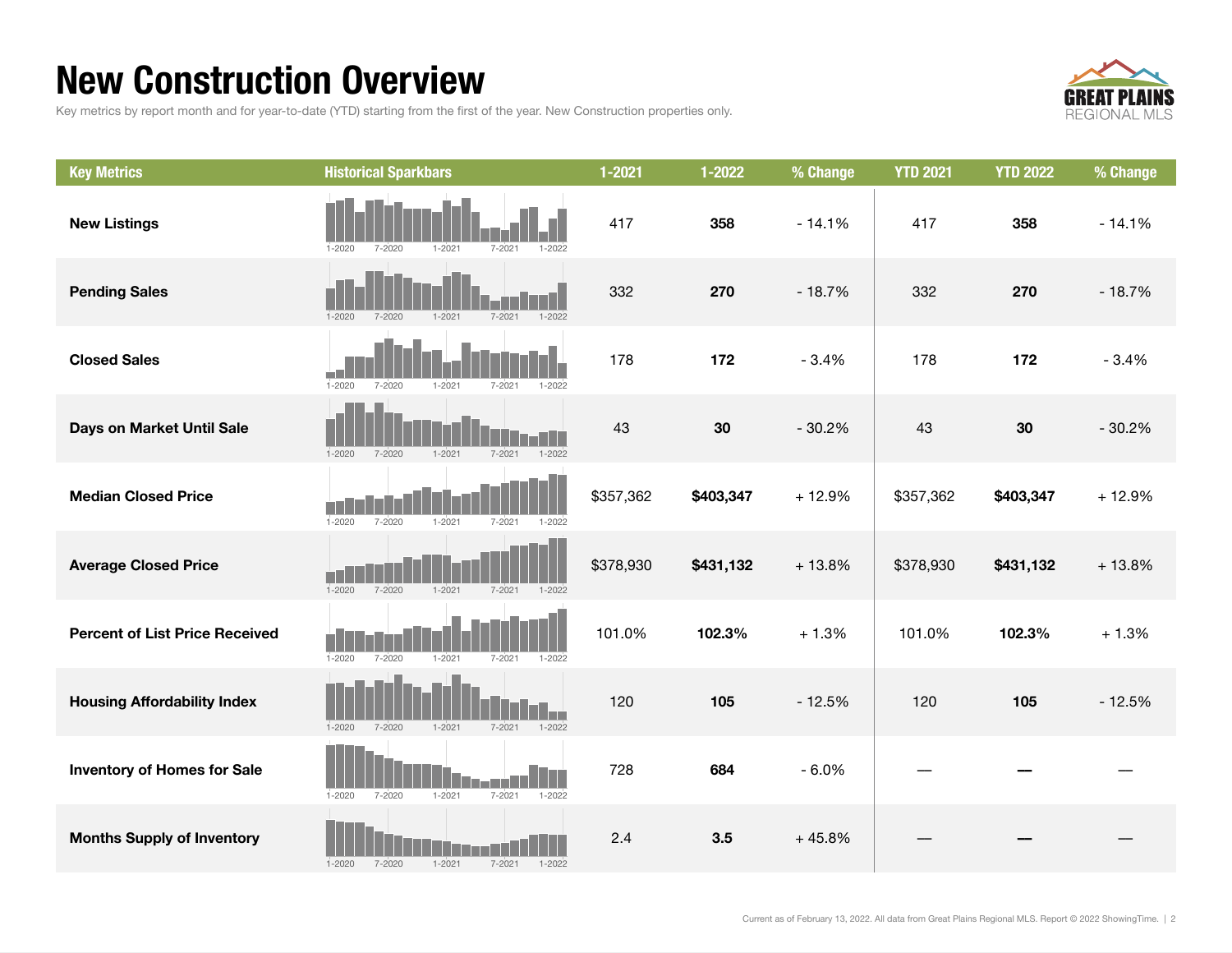### Existing Homes Overview

Key metrics by report month and for year-to-date (YTD) starting from the first of the year. Existing Homes properties only.



| <b>Key Metrics</b>                    | <b>Historical Sparkbars</b>                                        | $1 - 2021$ | $1 - 2022$ | % Change | <b>YTD 2021</b> | <b>YTD 2022</b> | % Change |
|---------------------------------------|--------------------------------------------------------------------|------------|------------|----------|-----------------|-----------------|----------|
| <b>New Listings</b>                   | $1 - 2021$<br>$7 - 2020$<br>$1 - 2022$<br>$1 - 2020$<br>7-2021     | 1,151      | 1,135      | $-1.4%$  | 1,151           | 1,135           | $-1.4%$  |
| <b>Pending Sales</b>                  | $1 - 2020$<br>$7 - 2020$<br>$1 - 2021$<br>$7 - 2021$<br>$1 - 2022$ | 1,095      | 1,082      | $-1.2%$  | 1,095           | 1,082           | $-1.2%$  |
| <b>Closed Sales</b>                   | $1 - 2020$<br>$7 - 2020$<br>$1 - 2021$<br>$7 - 2021$<br>1-2022     | 1,002      | 956        | $-4.6%$  | 1,002           | 956             | $-4.6%$  |
| Days on Market Until Sale             | $7 - 2021$<br>$1 - 2022$<br>$1 - 2020$<br>$7 - 2020$<br>$1 - 2021$ | 15         | 14         | $-6.7%$  | 15              | 14              | $-6.7%$  |
| <b>Median Closed Price</b>            | $1 - 2020$<br>$7 - 2020$<br>$1 - 2021$<br>$7 - 2021$<br>$1 - 2022$ | \$208,000  | \$235,000  | $+13.0%$ | \$208,000       | \$235,000       | $+13.0%$ |
| <b>Average Closed Price</b>           | $1 - 2020$<br>$1 - 2021$<br>7-2020<br>$7 - 2021$<br>$1 - 2022$     | \$236,606  | \$265,091  | $+12.0%$ | \$236,606       | \$265,091       | $+12.0%$ |
| <b>Percent of List Price Received</b> | $1 - 2020$<br>$7 - 2020$<br>$1 - 2021$<br>$7 - 2021$<br>$1 - 2022$ | 99.6%      | 100.2%     | $+0.6%$  | 99.6%           | 100.2%          | $+0.6%$  |
| <b>Housing Affordability Index</b>    | $7 - 2020$<br>$1 - 2021$<br>$7 - 2021$<br>$1 - 2022$<br>$1 - 2020$ | 207        | 181        | $-12.6%$ | 207             | 181             | $-12.6%$ |
| <b>Inventory of Homes for Sale</b>    | $1 - 2021$<br>$1 - 2020$<br>$7 - 2020$<br>$7 - 2021$<br>$1 - 2022$ | 798        | 603        | $-24.4%$ |                 |                 |          |
| <b>Months Supply of Inventory</b>     | $7 - 2020$<br>$1 - 2021$<br>$7 - 2021$<br>$1 - 2020$<br>$1 - 2022$ | 0.5        | 0.4        | $-20.0%$ |                 |                 |          |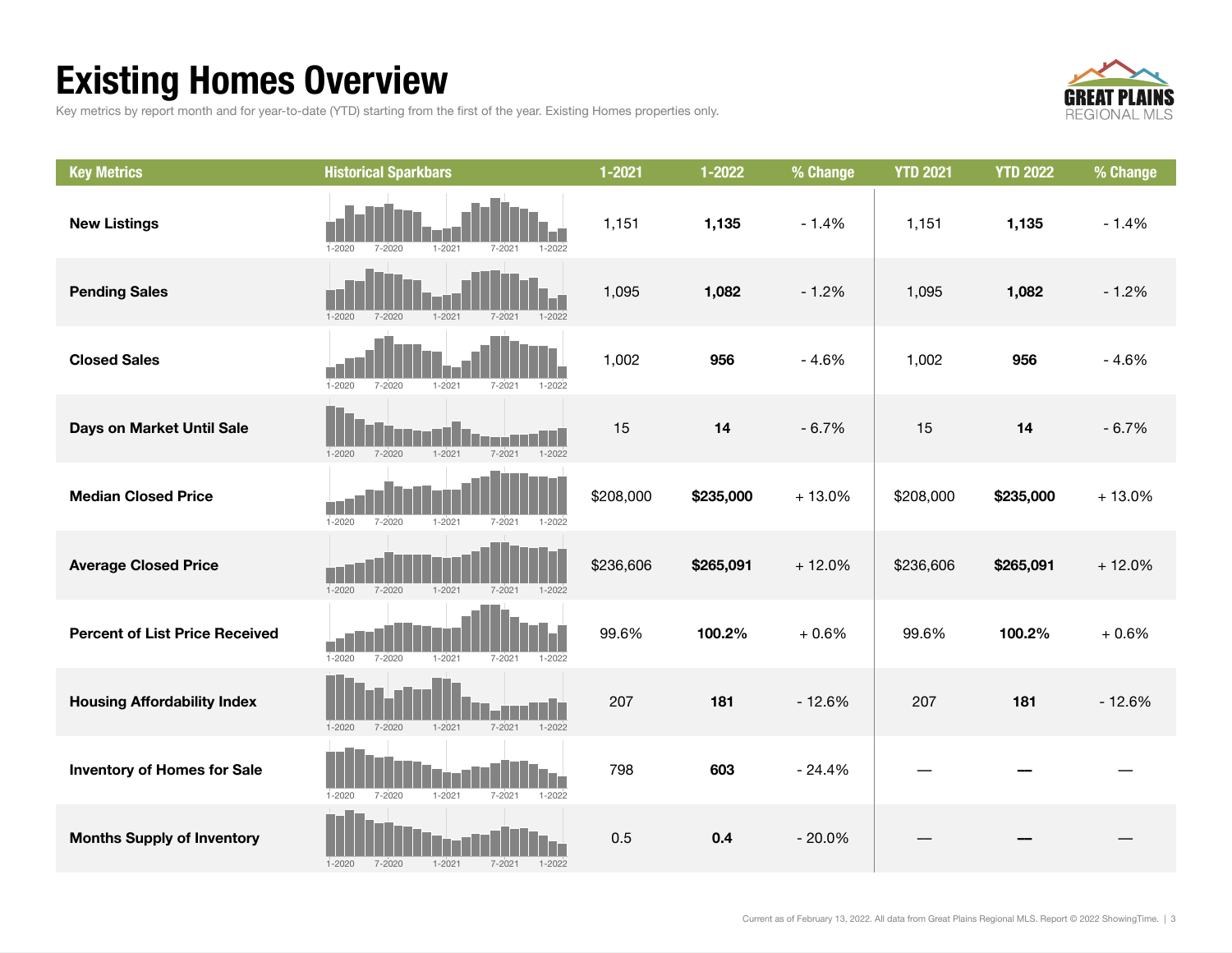### New Listings

A count of the properties that have been newly listed on the market in a given month.





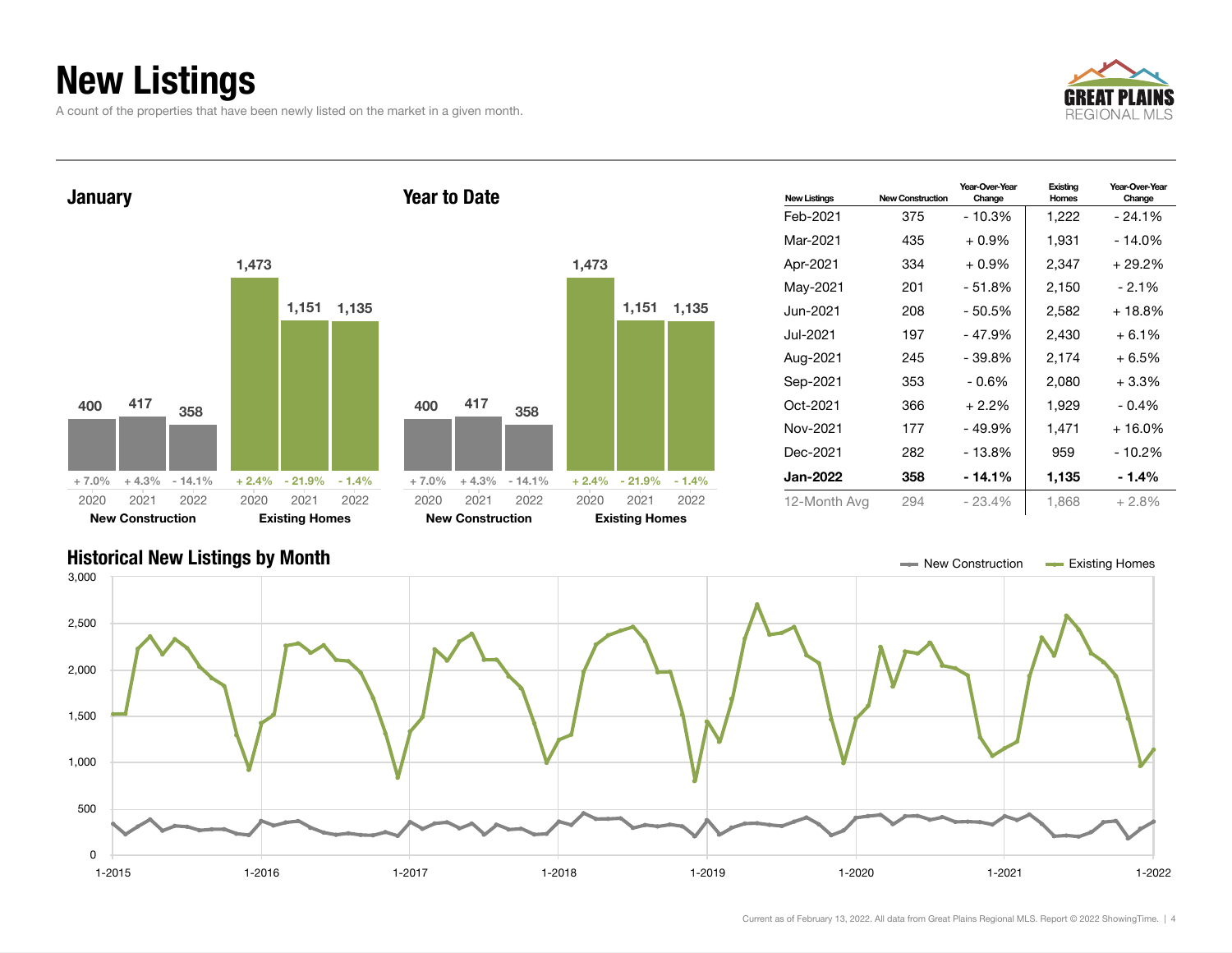### Pending Sales

A count of the properties on which offers have been accepted in a given month.





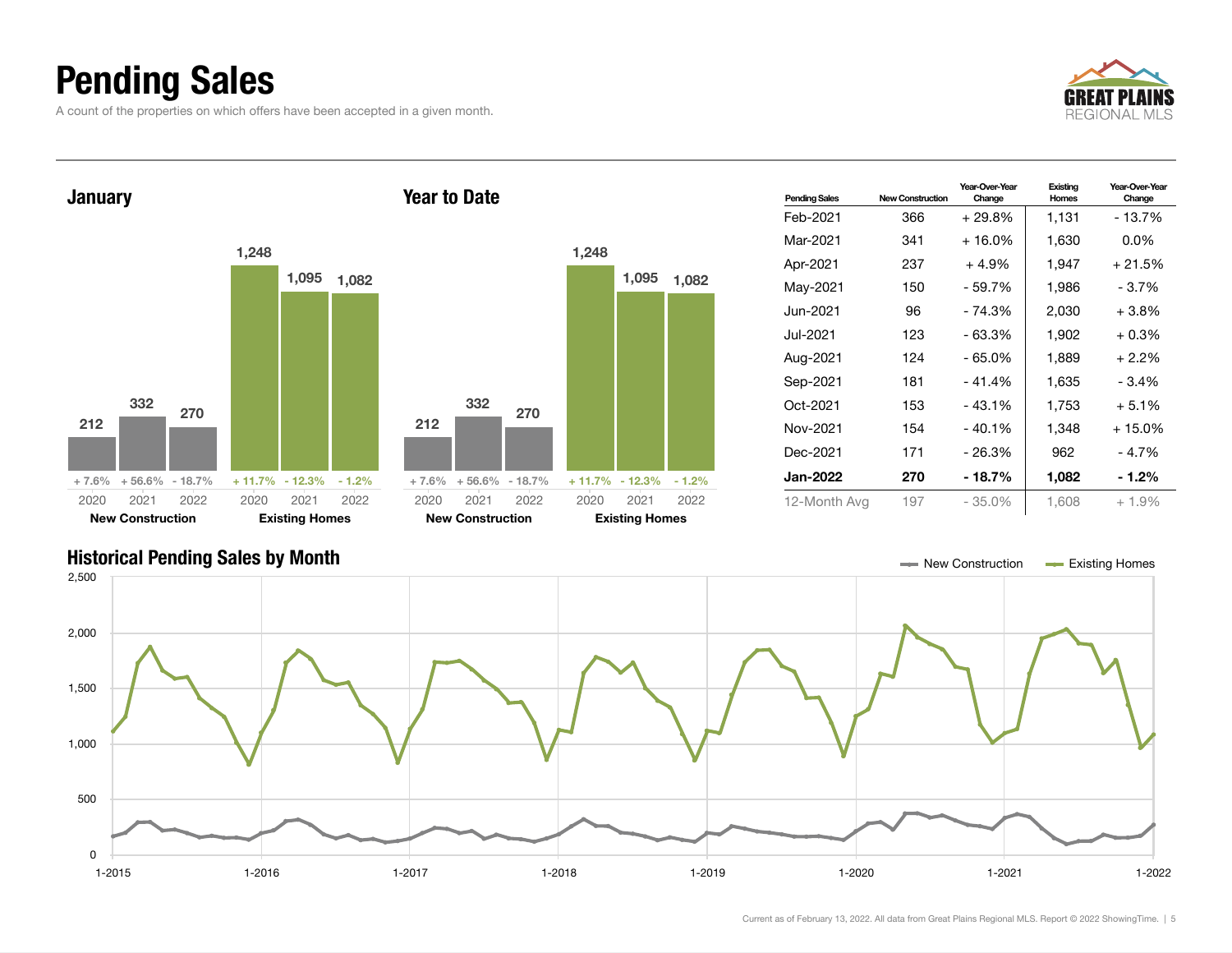### Closed Sales

A count of the actual sales that closed in a given month.





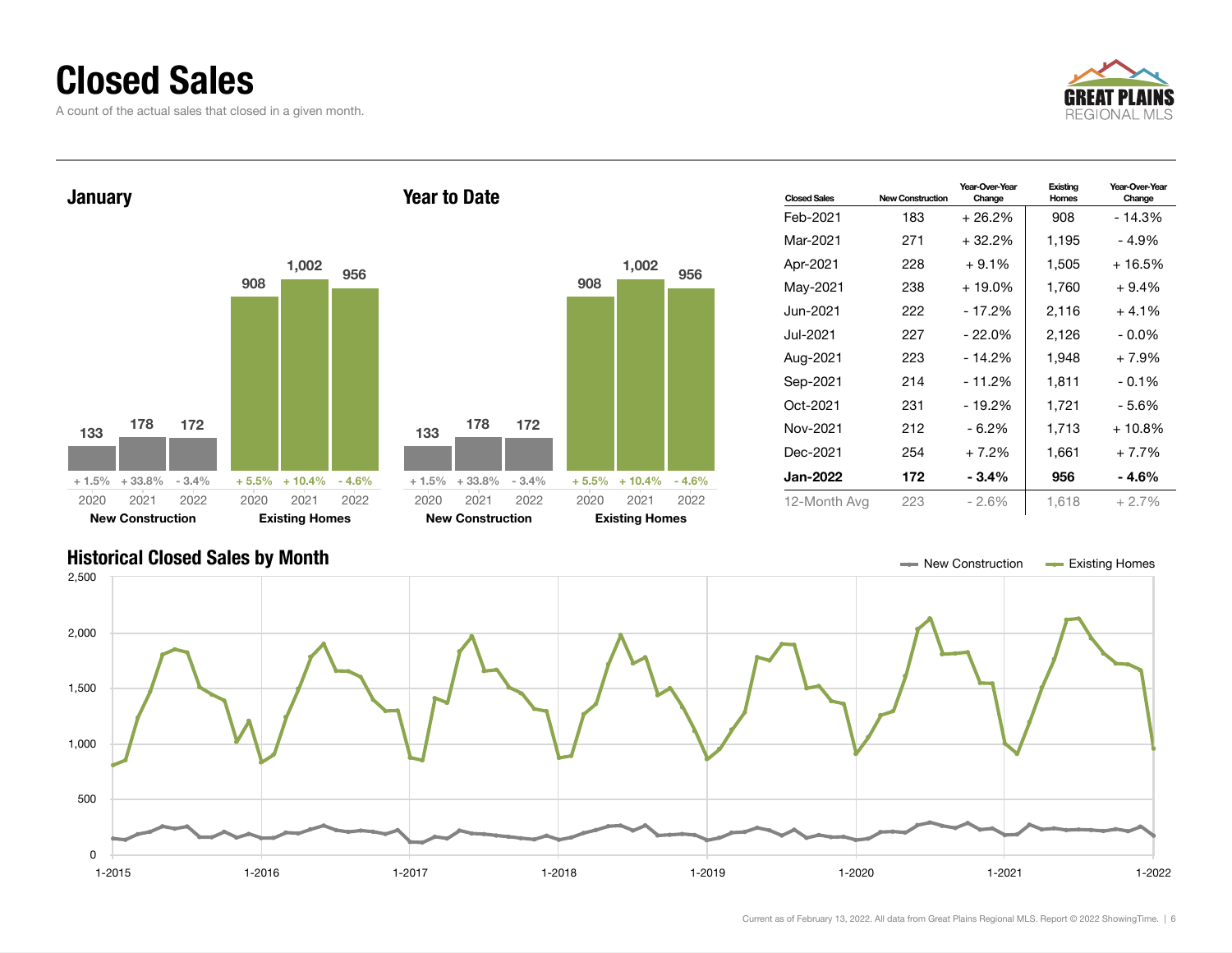### Days on Market Until Sale

Average number of days between when a property is listed and when an offer is accepted in a given month.





| 54      |                         |      |         |                       |      |  |
|---------|-------------------------|------|---------|-----------------------|------|--|
|         | 43                      |      |         |                       |      |  |
|         |                         | 30   | 31      |                       |      |  |
|         |                         |      |         | 15                    | 14   |  |
|         |                         |      |         |                       |      |  |
| $+5.9%$ | $-20.4\% - 30.2\%$      |      | $-8.8%$ | $-51.6\% - 6.7\%$     |      |  |
| 2020    | 2021                    | 2022 | 2020    | 2021                  | 2022 |  |
|         | <b>New Construction</b> |      |         | <b>Existing Homes</b> |      |  |

| Days on Market  | <b>New Construction</b> | Year-Over-Year<br>Change | Existina<br>Homes | Year-Over-Year<br>Change |
|-----------------|-------------------------|--------------------------|-------------------|--------------------------|
| Feb-2021        | 47                      | - 25.4%                  | 19                | $-36.7%$                 |
| Mar-2021        | 60                      | $-30.2%$                 | 14                | $-46.2%$                 |
| Apr-2021        | 53                      | - 37.6%                  | 10                | - 52.4%                  |
| May-2021        | 41                      | - 37.9%                  | 9                 | - 47.1%                  |
| Jun-2021        | 35                      | - 58.8%                  | 8                 | - 57.9%                  |
| Jul-2021        | 33                      | - 49.2%                  | 7                 | $-56.3%$                 |
| Aug-2021        | 32                      | $-50.0%$                 | 9                 | $-35.7%$                 |
| Sep-2021        | 26                      | - 46.9%                  | 10                | - 28.6%                  |
| Oct-2021        | 22                      | - 56.9%                  | 11                | $-15.4%$                 |
| Nov-2021        | 27                      | $-47.1%$                 | 12                | $0.0\%$                  |
| Dec-2021        | 32                      | - 36.0%                  | 13                | $0.0\%$                  |
| <b>Jan-2022</b> | 30                      | $-30.2%$                 | 14                | - 6.7%                   |
| 12-Month Avg*   | 37                      | $-41.6%$                 | 11                | $-36.6\%$                |

\* Days on Market for all properties from February 2021 through January 2022. This is not the average of the individual figures above.



#### Historical Days on Market Until Sale by Month New York New York New York New York New York New York New York New York New York New York New York New York New York New York New York New York New York New York New York New Y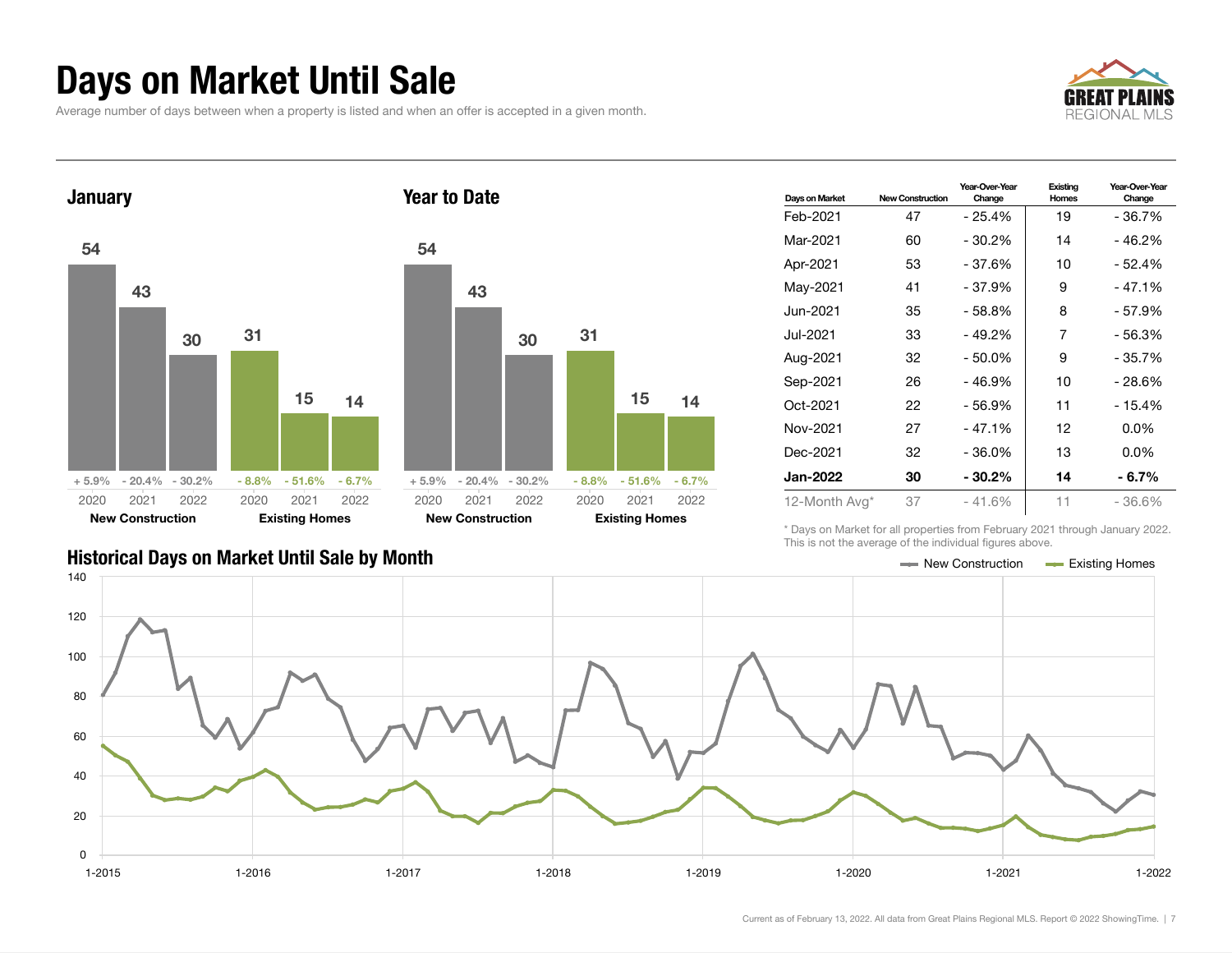### Median Closed Price

Point at which half of the sales sold for more and half sold for less, not accounting for seller concessions, in a given month.

Year to Date



**January** 



| <b>Median Closed Price</b> | <b>New Construction</b> | Year-Over-Year<br>Change | Existing<br><b>Homes</b> | Year-Over-Year<br>Change |
|----------------------------|-------------------------|--------------------------|--------------------------|--------------------------|
| Feb-2021                   | \$338,627               | $+4.2%$                  | \$210,000                | + 12.3%                  |
| Mar-2021                   | \$344,900               | $+3.3\%$                 | \$222,500                | + 16.5%                  |
| Apr-2021                   | \$349,950               | $+6.9%$                  | \$230,000                | $+15.7%$                 |
| May-2021                   | \$374,950               | $+9.9%$                  | \$235,000                | + 12.4%                  |
| Jun-2021.                  | \$370,061               | $+11.6%$                 | \$245,000                | $+17.9%$                 |
| Jul-2021                   | \$379,900               | $+11.7%$                 | \$240,500                | $+7.8%$                  |
| Aug-2021                   | \$385,000               | + 16.2%                  | \$240,000                | + 11.6%                  |
| Sep-2021                   | \$381,191               | + 10.5%                  | \$239,900                | + 13.2%                  |
| Oct-2021                   | \$391.000               | $+10.2%$                 | \$235,000                | $+9.3%$                  |
| Nov-2021                   | \$386,356               | $+5.9%$                  | \$235,000                | + 8.5%                   |
| Dec-2021                   | \$405,070               | $+15.7%$                 | \$230,000                | $+11.7%$                 |
| Jan-2022                   | \$403,347               | + 12.9%                  | \$235,000                | + 13.0%                  |
| 12-Month Avg*              | \$375,000               | $+9.8%$                  | \$235,000                | $+11.9%$                 |

\* Median Closed Price for all properties from February 2021 through January 2022. This is not the average of the individual figures above.



\$235,000

2021 2022

#### Historical Median Closed Price by Month **New Construction Accord Price by Month** New Construction Accord Existing Homes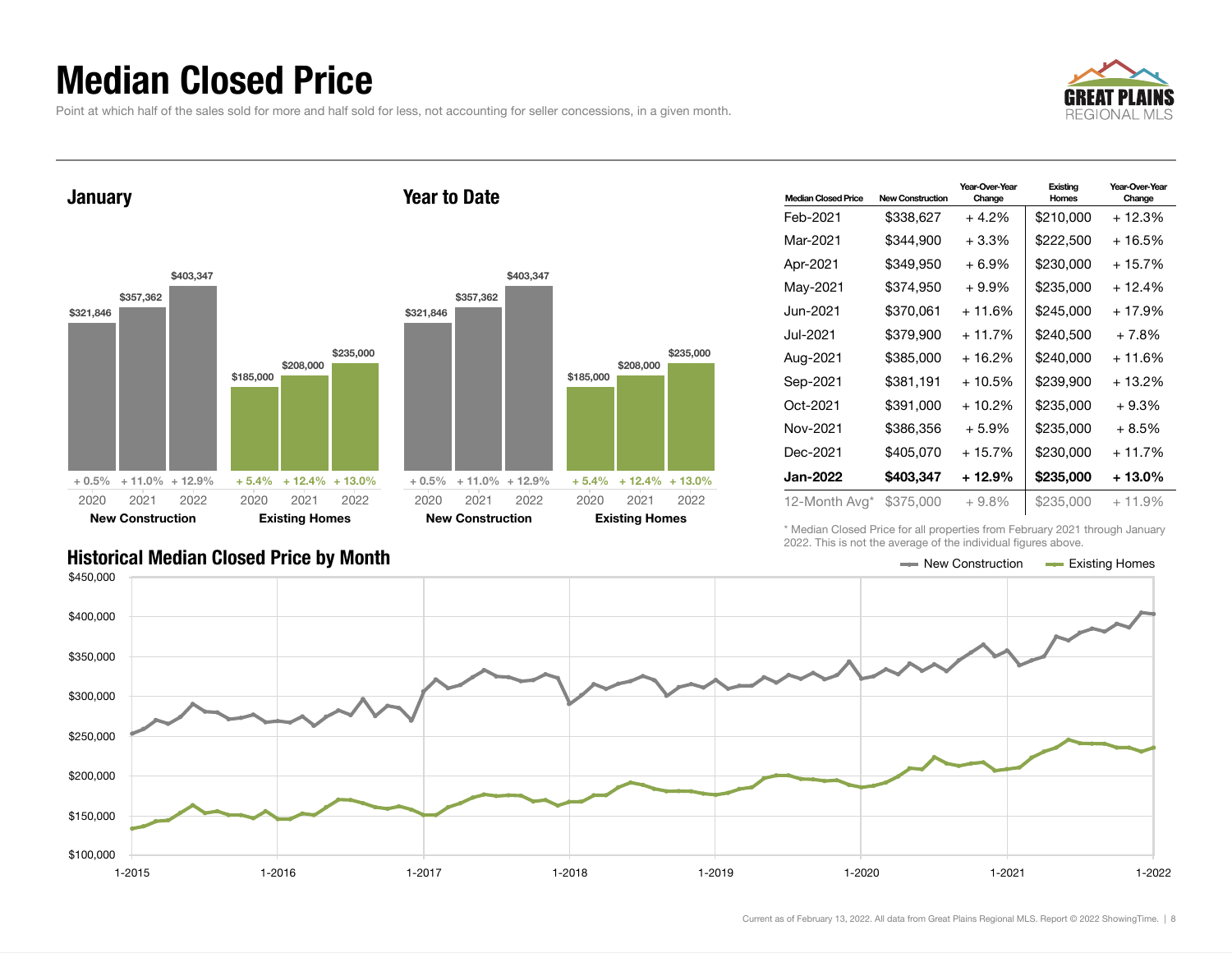### Average Closed Price

Average sales price for all closed sales, not accounting for seller concessions, in a given month.



January \$335,102 \$378,930 \$431,132 + 1.0% + 13.1% + 13.8% \$209,344  $$2$ \$265,091  $+ 5.7\% +$ 2020 New Construction 2021 2022 2020 Existing Homes 2021 2022 Year to Date \$335,102 \$378,930 \$431,132 + 1.0% + 13.1% + 13.8% 2020 Construction

| <b>Average Closed Price</b> | <b>New Construction</b> | Year-Over-Year<br>Change | Existing<br>Homes | Year-Over-Year<br>Change |
|-----------------------------|-------------------------|--------------------------|-------------------|--------------------------|
| Feb-2021                    | \$362,226               | + 7.5%                   | \$241,787         | $+14.7%$                 |
| Mar-2021                    | \$368.061               | $+5.1%$                  | \$246.953         | + 12.9%                  |
| Apr-2021                    | \$369,139               | + 5.5%                   | \$258.202         | $+15.7%$                 |
| May-2021                    | \$388,258               | + 8.5%                   | \$271.326         | + 15.5%                  |
| Jun-2021                    | \$393,126               | $+11.3%$                 | \$284,892         | + 19.9%                  |
| Jul-2021                    | \$392,732               | $+8.6%$                  | \$285,245         | + 12.0%                  |
| Aug-2021                    | \$407,380               | + 12.7%                  | \$275,413         | + 10.2%                  |
| Sep-2021                    | \$408,628               | $+8.4%$                  | \$273,391         | $+10.7%$                 |
| Oct-2021                    | \$414,162               | + 12.0%                  | \$268,548         | $+7.4%$                  |
| Nov-2021                    | \$411,101               | + 7.2%                   | \$273,752         | $+9.5%$                  |
| Dec-2021                    | \$431,422               | + 12.8%                  | \$259,524         | $+7.1%$                  |
| Jan-2022                    | \$431,132               | + 13.8%                  | \$265.091         | + 12.0%                  |
| 12-Month Avg*               | \$397,711               | $+9.1%$                  | \$269,683         | $+12.3%$                 |

\* Average Closed Price for all properties from February 2021 through January 2022. This is not the average of the individual figures above.

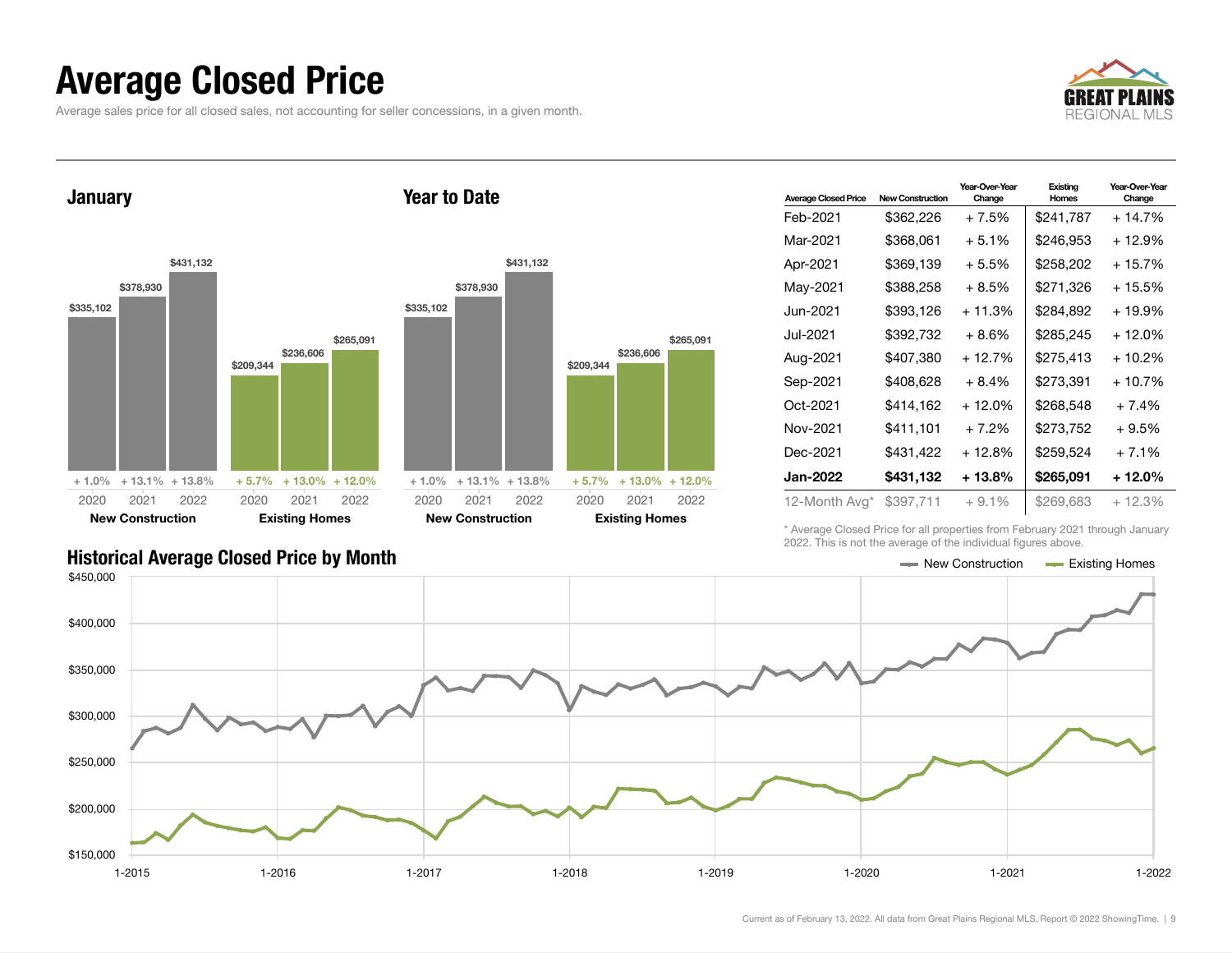### Percent of List Price Received

Percentage found when dividing a property's sales price by its most recent list price, then taking the average for all properties sold in a given month, not accounting for seller concessions.





| Pct. of List Price<br>Received | <b>New Construction</b> | Year-Over-Year<br>Change | Existing<br><b>Homes</b> | Year-Over-Year<br>Change |
|--------------------------------|-------------------------|--------------------------|--------------------------|--------------------------|
| Feb-2021                       | 101.8%                  | $+1.0%$                  | 99.7%                    | $+1.7%$                  |
| Mar-2021                       | 100.7%                  | $+0.1%$                  | 101.5%                   | + 2.6%                   |
| Apr-2021                       | 101.5%                  | $+0.9\%$                 | 102.3%                   | $+3.1\%$                 |
| May-2021                       | 101.2%                  | $+0.9\%$                 | 103.1%                   | $+4.0%$                  |
| Jun-2021.                      | 101.5%                  | $+0.9\%$                 | 103.1%                   | $+3.5%$                  |
| Jul-2021                       | 101.4%                  | $+1.1\%$                 | 102.5%                   | $+2.4%$                  |
| Aug-2021                       | 101.7%                  | $+1.3%$                  | 101.2%                   | $+0.9\%$                 |
| Sep-2021                       | 101.4%                  | $+0.6\%$                 | 100.4%                   | $0.0\%$                  |
| Oct-2021                       | 101.5%                  | $+0.5\%$                 | 100.1%                   | $0.0\%$                  |
| Nov-2021                       | 101.6%                  | $+0.7\%$                 | 100.4%                   | $+0.5%$                  |
| Dec-2021                       | 101.9%                  | $+1.3%$                  | 99.0%                    | $-0.7\%$                 |
| <b>Jan-2022</b>                | 102.3%                  | $+1.3%$                  | 100.2%                   | $+0.6\%$                 |
| 12-Month Avg*                  | 101.5%                  | $+0.8\%$                 | 101.3%                   | $+1.6%$                  |

Historical Percent of List Price Received by Month New Construction According Homes

\* Pct. of List Price Received for all properties from February 2021 through January 2022. This is not the average of the individual figures above.

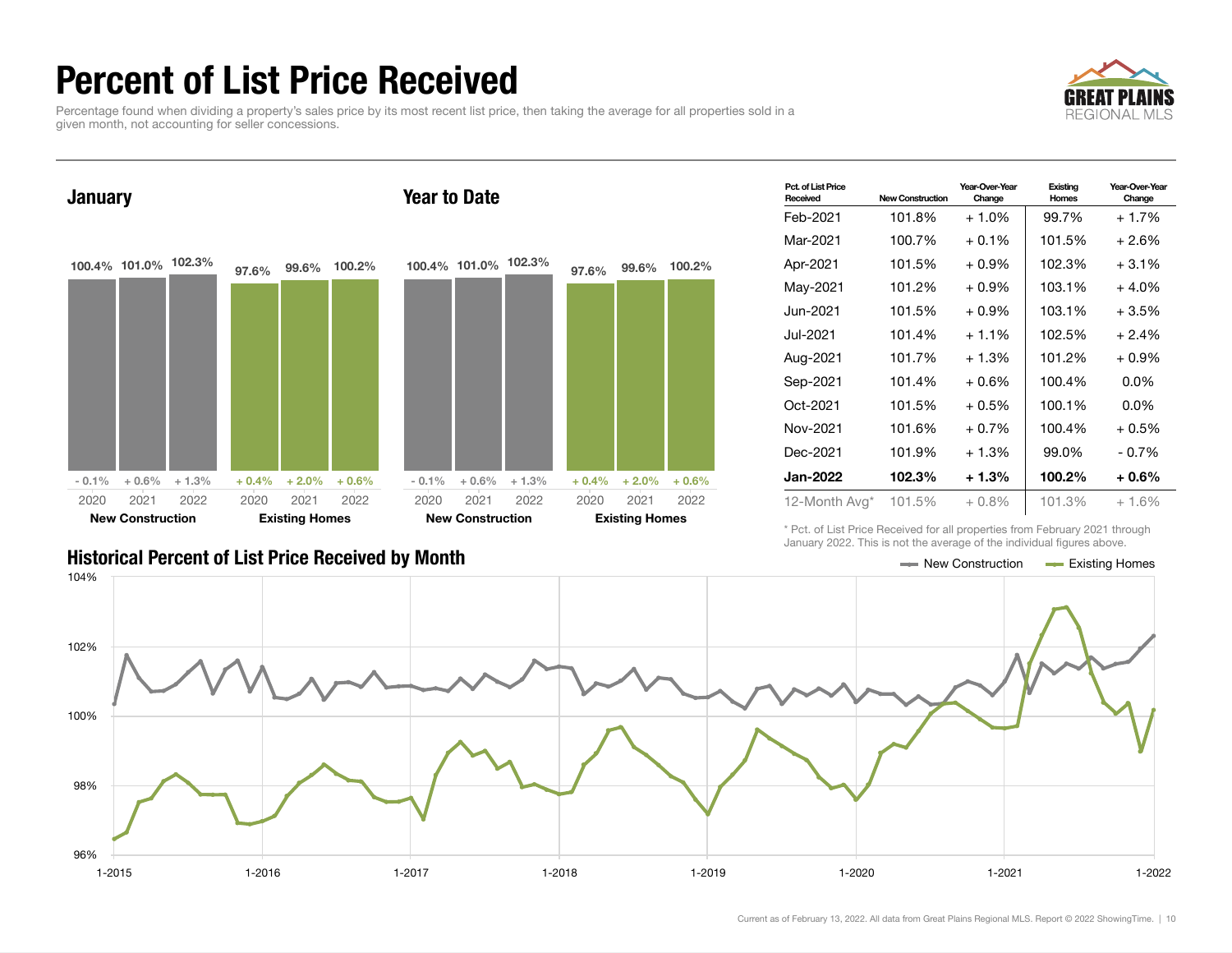## Housing Affordability Index

This index measures housing affordability for the region. For example, an index of 120 means the median household income is 120% of what is necessary to qualify for the median-priced home under prevailing interest rates. A higher number means greater affordability.





| <b>Affordability Index</b> | <b>New Construction</b> | Year-Over-Year<br>Change | Existing<br>Homes | Year-Over-Year<br>Change |
|----------------------------|-------------------------|--------------------------|-------------------|--------------------------|
| Feb-2021                   | 126                     | $+3.3\%$                 | 204               | - 3.8%                   |
| Mar-2021                   | 121                     | $+1.7%$                  | 187               | - 10.1%                  |
| Apr-2021                   | 119                     | $-3.3%$                  | 181               | $-10.8%$                 |
| May-2021                   | 112                     | - 5.9%                   | 179               | - 7.7%                   |
| Jun-2021.                  | 114                     | - 7.3%                   | 172               | - 12.7%                  |
| Jul-2021                   | 112                     | - 8.2%                   | 177               | - 4.8%                   |
| Aug-2021                   | 110                     | $-12.7%$                 | 177               | - 8.8%                   |
| Sep-2021                   | 112                     | $-7.4%$                  | 177               | $-10.6%$                 |
| Oct-2021                   | 109                     | - 8.4%                   | 181               | - 7.7%                   |
| Nov-2021                   | 110                     | - 5.2%                   | 181               | - 7.7%                   |
| Dec-2021                   | 105                     | $-13.9%$                 | 185               | - 11.1%                  |
| <b>Jan-2022</b>            | 105                     | - 12.5%                  | 181               | - 12.6%                  |
| 12-Month Avg               | 113                     | $-6.6%$                  | 182               | $-9.0%$                  |

#### Historical Housing Affordability Index by Month New Construction Existing Homes

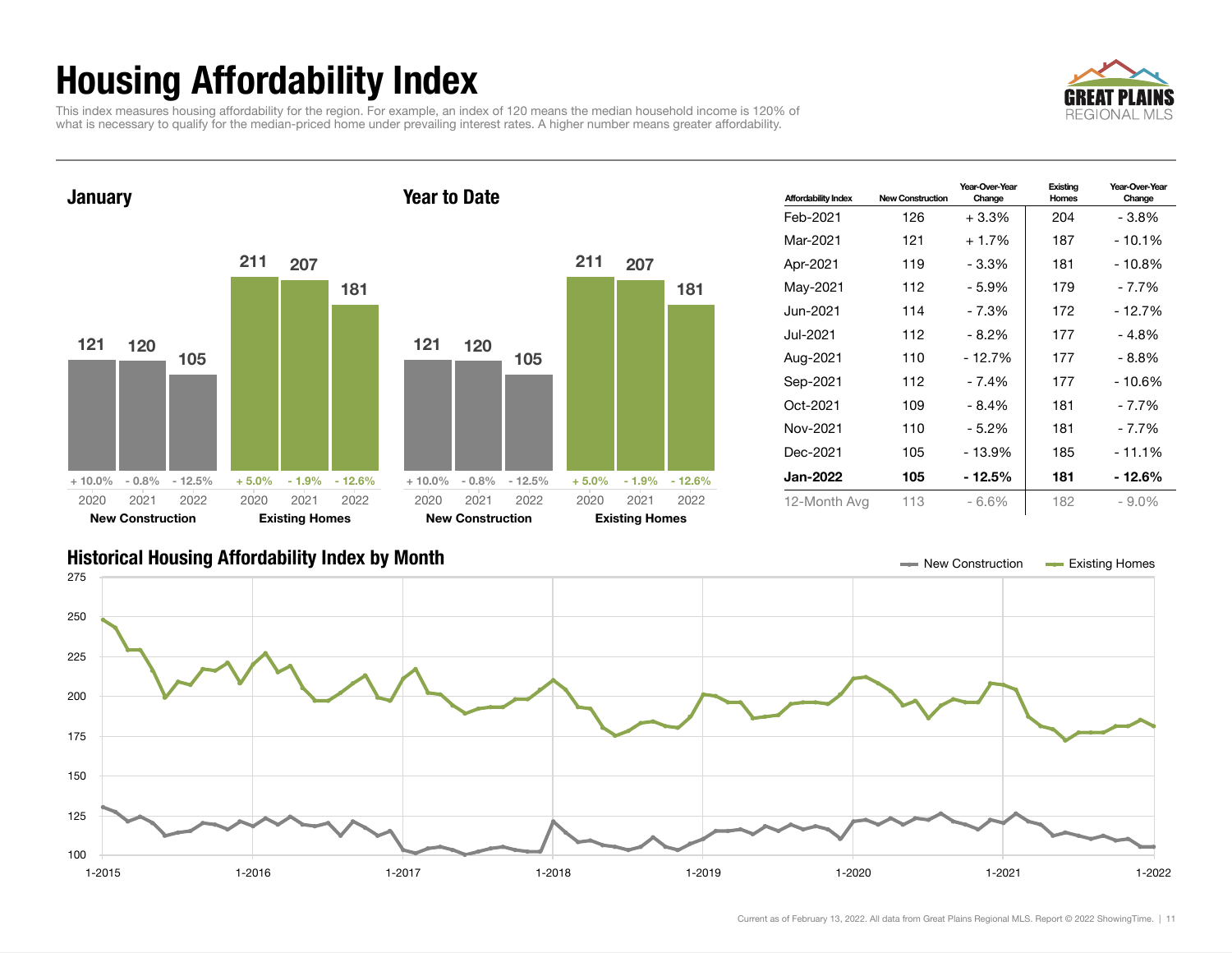### Inventory of Homes for Sale

The number of properties available for sale in active status at the end of a given month.







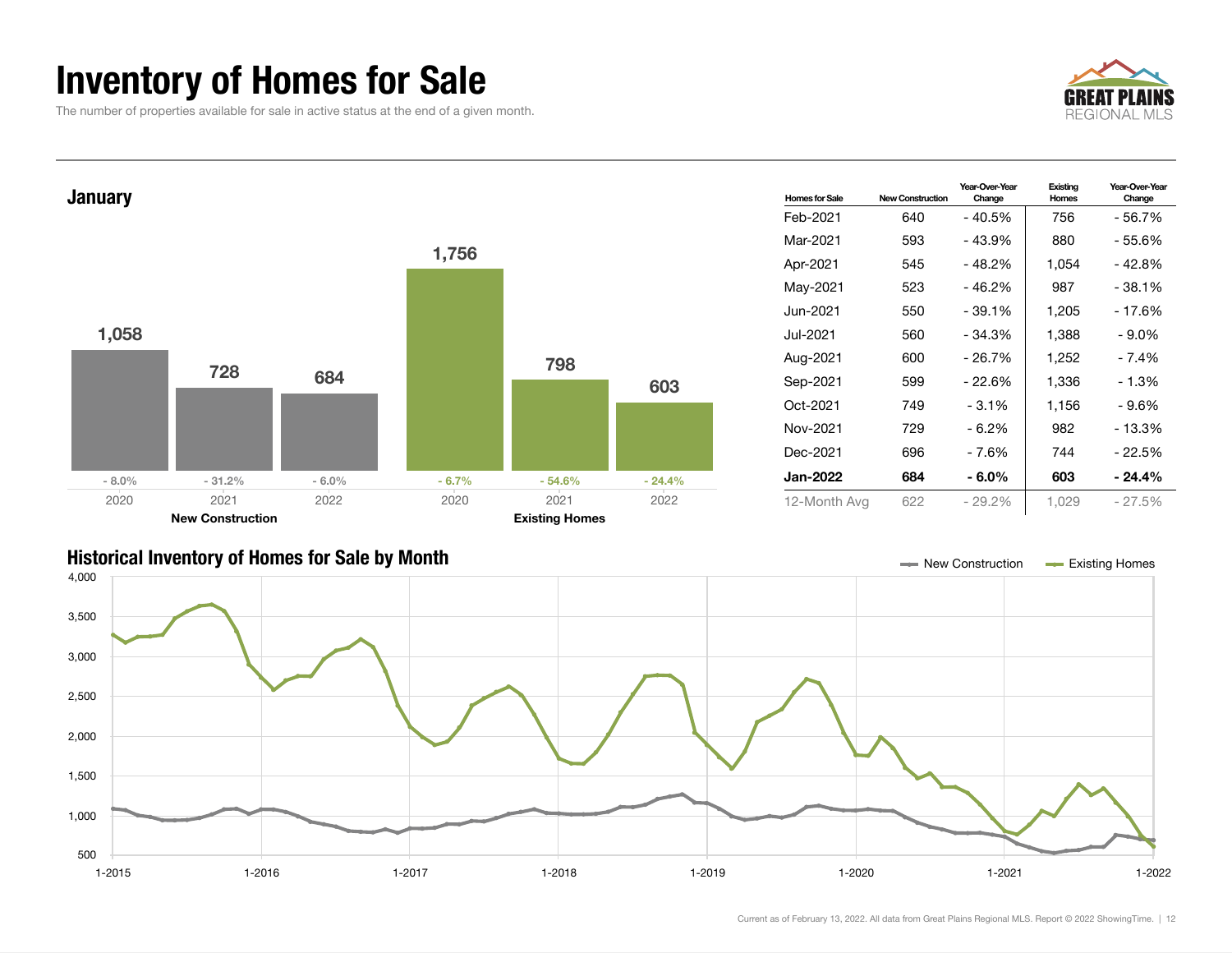### Months Supply of Inventory

The inventory of homes for sale at the end of a given month, divided by the average monthly pending sales from the last 12 months.





| <b>Historical Months Supply of Inventory by Month</b> |
|-------------------------------------------------------|
|-------------------------------------------------------|

| <b>Months Supply</b> | <b>New Construction</b> | Year-Over-Year<br>Change | Existing<br>Homes | Year-Over-Year<br>Change |  |
|----------------------|-------------------------|--------------------------|-------------------|--------------------------|--|
| Feb-2021             | 2.1                     | - 61.8%                  | 0.5               | - 58.3%                  |  |
| Mar-2021             | 1.9                     | $-64.2%$                 | 0.6               | - 53.8%                  |  |
| Apr-2021             | 1.7                     | - 67.9%                  | 0.7               | $-41.7%$                 |  |
| May-2021             | 1.8                     | - 60.9%                  | 0.6               | - 45.5%                  |  |
| Jun-2021 <b>.</b>    | 2.0                     | $-50.0%$                 | 0.8               | $-20.0\%$                |  |
| Jul-2021.            | 2.2                     | $-38.9%$                 | 0.9               | - 10.0%                  |  |
| Aug-2021             | 2.5                     | $-21.9%$                 | 0.8               | $-11.1%$                 |  |
| Sep-2021             | 2.7                     | - 6.9%                   | 0.8               | $-11.1%$                 |  |
| Oct-2021             | 3.5                     | $+25.0%$                 | 0.7               | - 12.5%                  |  |
| Nov-2021             | 3.5                     | $+29.6%$                 | 0.6               | $-14.3%$                 |  |
| Dec-2021             | 3.4                     | $+30.8%$                 | 0.5               | - 16.7%                  |  |
| <b>Jan-2022</b>      | 3.5                     | $+45.8%$                 | 0.4               | $-20.0\%$                |  |
| 12-Month Avg*        | 2.6                     | $-31.4%$                 | 0.6               | $-30.7\%$                |  |

\* Months Supply for all properties from February 2021 through January 2022. This is not the average of the individual figures above.